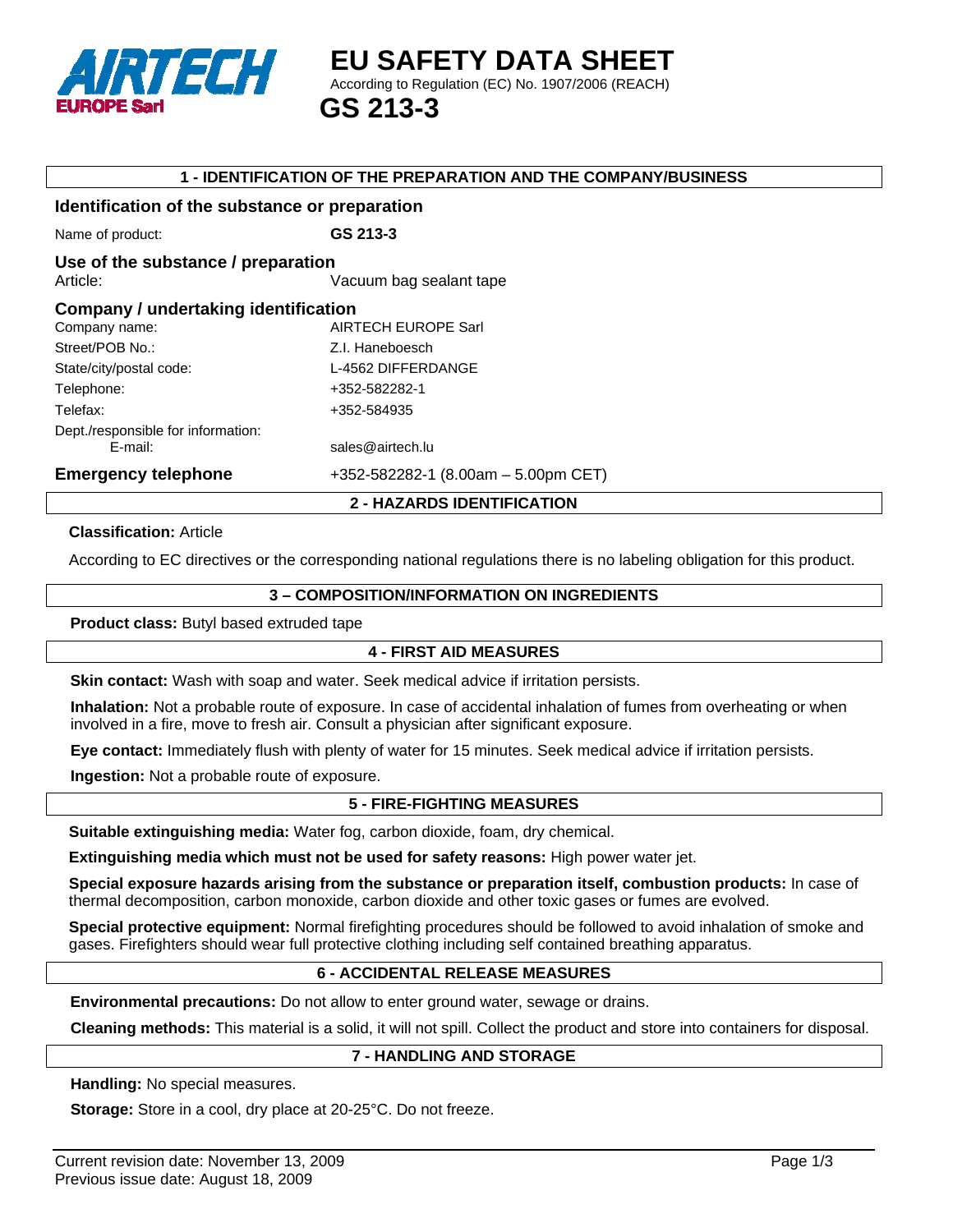

# **EU SAFETY DATA SHEET**

According to Regulation (EC) No. 1907/2006 (REACH)

# **GS 213-3**

# **8 - EXPOSURE CONTROLS/ PERSONAL PROTECTION**

#### **Exposure limit values:** None

**Exposure controls:** Overall room ventilation and/or local exhaust at points of fume generation in the work area.

#### **Occupational exposure controls:**

|                   | Respiratory protection: None under normal usage.                                                               |
|-------------------|----------------------------------------------------------------------------------------------------------------|
| Hand protection:  | Protective gloves according to EN 407 are required when handling hot material.                                 |
| Eye protection:   | Not a probable route of exposure. Use safety glasses according to EN 166 as a good<br>general safety practice. |
| Hygiene measures: | Wash hands before handling food and at the end of work.                                                        |
|                   |                                                                                                                |

# **9 - PHYSICAL AND CHEMICAL PROPERTIES**

| Appearance:                             | Light green tape |
|-----------------------------------------|------------------|
| Odor:                                   | None             |
| pH:                                     | Not applicable   |
| Solubility in water:                    | Insoluble.       |
| Flash point:                            | $>300^{\circ}$ C |
| Auto-ignition temperature (ASTM D 1929) | Not applicable   |
| Melting point/range:                    | Not applicable   |
| Boiling point:                          | Not applicable   |
| Specific gravity:                       | 1.08             |
| Vapor pressure (mm Hg):                 | Solid            |
|                                         |                  |

#### **10 - STABILITY AND REACTIVITY**

**Conditions to avoid:** Heating above maximum use temperature.

**Materials to avoid:** Strong oxidizing agents.

**Hazardous decomposition products:** Decomposition products generated in case of fire are carbon monoxide, carbon dioxide and irritating smoke.

**Additional information:** The product is stable at the handling and storage conditions recommended per § 7 of the safety data sheet and under normal processing conditions.

# **11 - TOXICOLOGICAL INFORMATION**

No known adverse health effects.

# **12 - ECOLOGICAL INFORMATION**

#### **Ecotoxicity:**

Water hazard class:  $1 =$  mild water pollutant

#### **Persistence and degradability:**

Product is not biodegradable.

# **Additional ecological information:**

Do not allow to enter ground water, sewage or drains.